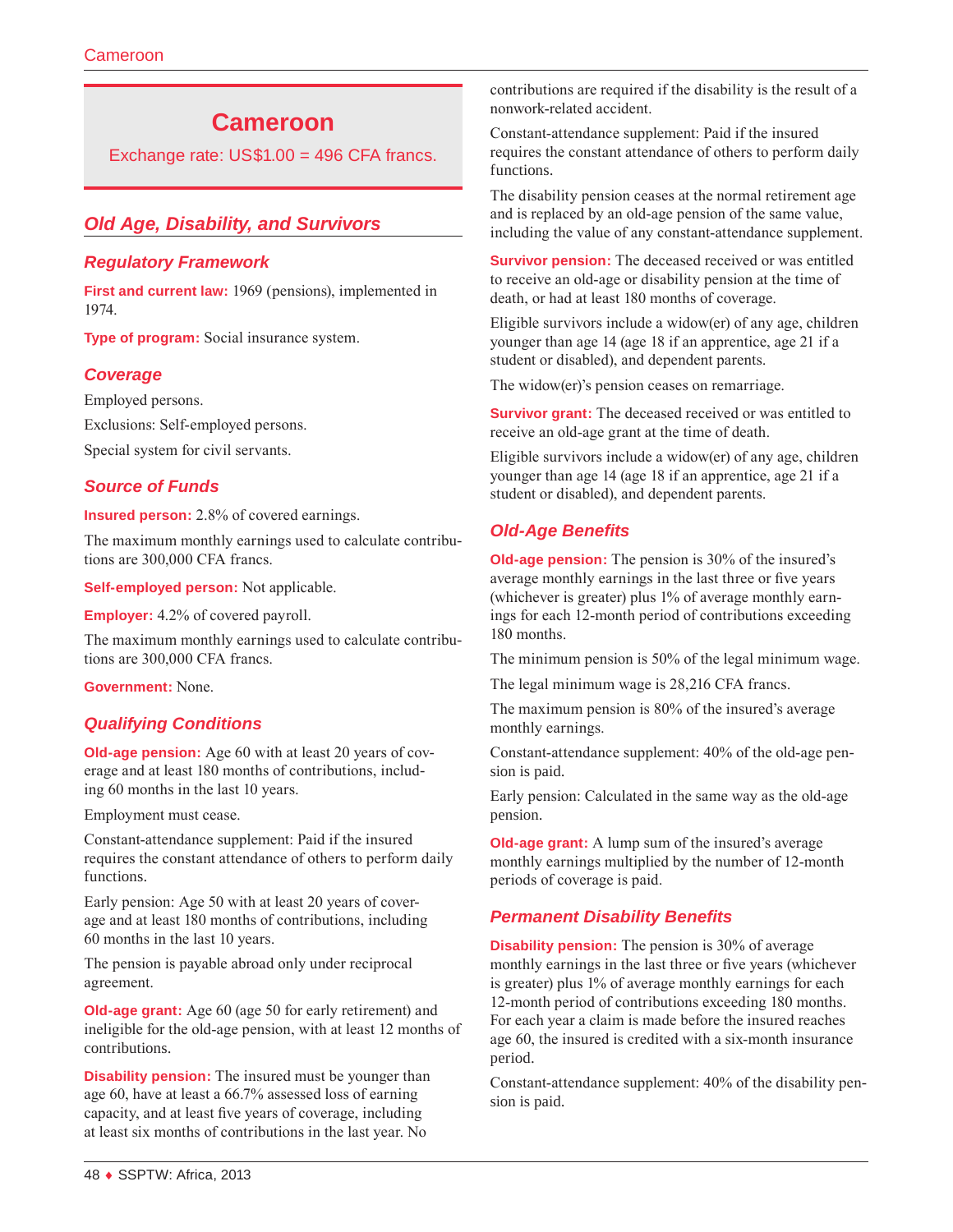## *Survivor Benefits*

**Survivor pension:** 50% of the old-age or disability pension the deceased received or was entitled to receive is paid to the widow(er). If there is more than one widow, the pension is split equally.

**Orphan's pension:** 15% of the old-age or disability pension the deceased received or was entitled to receive is paid to each eligible orphan; 25% to each full orphan.

**Dependent parent's pension:** 10% of the old-age or disability pension the deceased received or was entitled to receive is paid to each eligible parent.

**Other eligible survivors:** If there is no surviving widow(er), child, or dependent parent, the pension is split equally among other relatives.

All survivor benefits combined must not exceed 100% of the deceased's old-age pension.

**Survivor grant:** A lump sum of 30% of the deceased's average monthly earnings multiplied by the number of sixmonth periods of contributions is paid. If there is more than one survivor, the grant is split equally.

**Funeral grant:** If there are no eligible survivors, the cost of the funeral is paid.

#### *Administrative Organization*

Ministry of Labor and Social Security provides general supervision.

National Social Insurance Fund ([http://www.cnps.cm\)](http://www.cnps.cm), managed by a tripartite council and a director general, administers the scheme.

## *Sickness and Maternity*

#### *Regulatory Framework*

**First law:** 1956.

**Current law:** 1967.

**Type of program:** Social insurance system. Maternity benefits only.

#### *Coverage*

Employed women. Exclusions: Self-employed women.

#### *Source of Funds*

**Insured person:** None.

**Self-employed person:** Not applicable.

**Employer:** See source of funds under Family Allowances.

**Government:** None.

## *Qualifying Conditions*

**Cash sickness benefits:** No statutory benefits are provided. (The labor code requires employers to provide some paid sick leave.)

**Cash maternity benefits:** The insured must have been in covered employment for at least six consecutive months when the child is born.

## *Sickness and Maternity Benefits*

**Sickness benefit:** No statutory benefits are provided. (The labor code requires employers to provide some paid sick leave.)

**Maternity benefit:** 100% of the last monthly earnings is paid for four weeks before and 10 weeks after the expected date of childbirth; may be extended to 13 weeks after childbirth if there are complications resulting from pregnancy or childbirth.

#### *Workers' Medical Benefits*

Insured women and the spouses of insured men receive 1,400 CFA francs toward childbirth expenses and 200 CFA francs for each prenatal and pediatric examination for up to six months.

Government health facilities provide some free medical care.

The labor code requires employers to provide certain medical services.

#### *Dependents' Medical Benefits*

**Medical benefits for dependents:** No statutory benefits are provided.

Some health care and welfare services are provided to mothers and children under Family Allowances.

#### *Administrative Organization*

Ministry of Labor and Social Security provides general supervision.

National Social Insurance Fund ([http://www.cnps.cm\)](http://www.cnps.cm), managed by a tripartite council and a director general, administers the program.

## *Work Injury*

#### *Regulatory Framework*

**First law:** 1944.

**Current law:** 1977 (work injury).

**Type of program:** Social insurance system.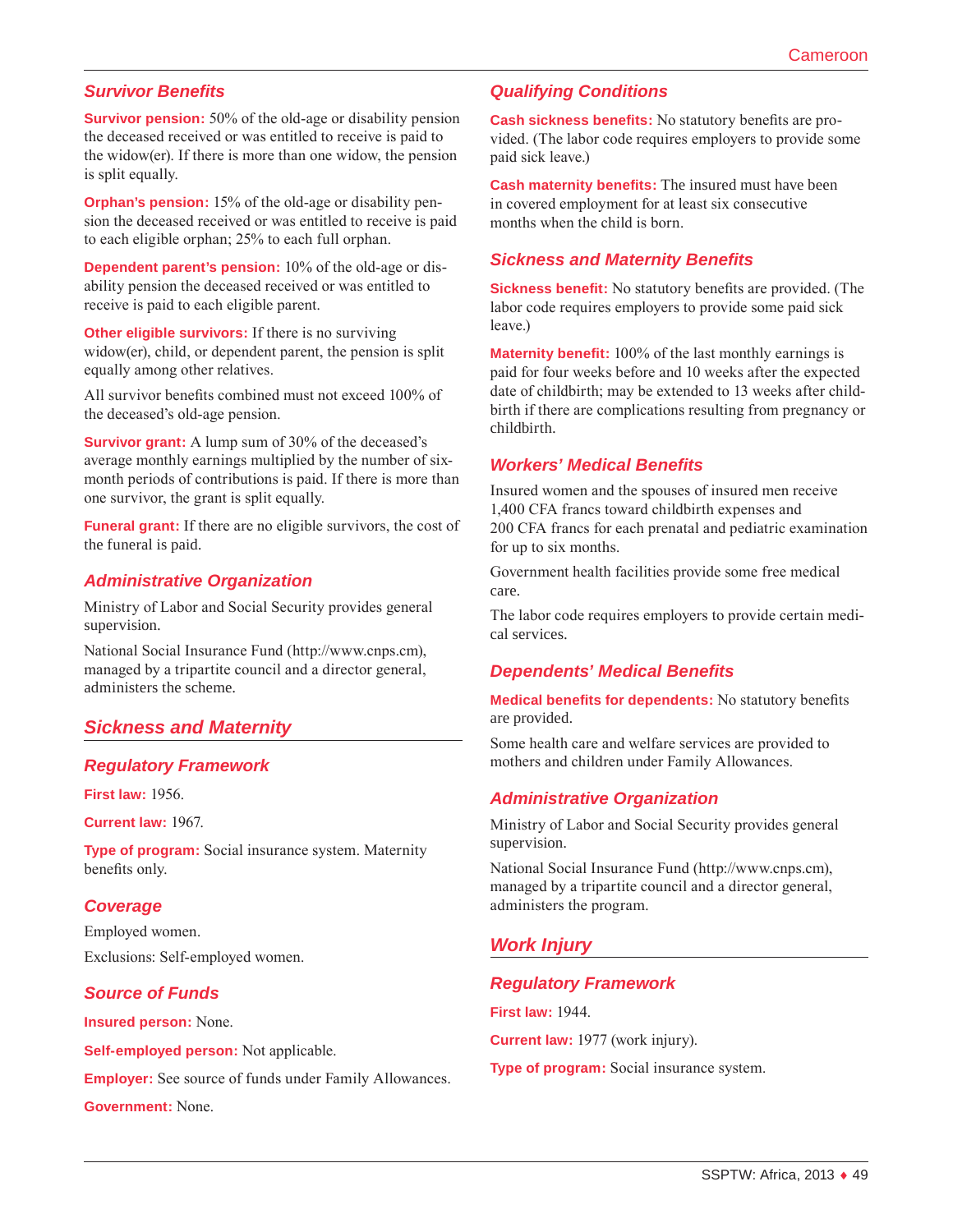## Cameroon

## *Coverage*

Employed persons, apprentices, seamen, students in technical schools, and persons in employment retraining.

Exclusions: Civil servants and self-employed persons.

## *Source of Funds*

**Insured person:** None.

**Self-employed person:** Not applicable.

**Employer:** 1.75%, 2.5%, or 5% of gross payroll, according to the assessed degree of risk.

**Government:** None.

## *Qualifying Conditions*

**Work injury benefits:** There is no minimum qualifying period.

## *Temporary Disability Benefits*

66.7% of average monthly earnings in the three months before the disability began is paid from the day after the disability began until full recovery or certification of permanent disability.

The daily earnings used to calculate benefits are subject to a maximum.

#### *Permanent Disability Benefits*

**Permanent disability pension:** If the insured is assessed with a total disability, the pension is 85% of the insured's average monthly earnings in the three months before the disability began.

The minimum monthly earnings used to calculate benefits are the legal minimum wage.

The legal minimum wage is 28,216 CFA francs.

The monthly earnings used to calculate benefits are subject to a maximum.

Constant-attendance supplement: If the insured requires the constant attendance of others to perform daily functions, the legal minimum wage of the insured's sector of activity is paid.

Partial disability: If the assessed degree of disability is at least 20%, a percentage of the full pension is paid according to the assessed degree of disability; for less than 20%, a lump sum of 10 years of the partial disability pension is paid.

#### *Workers' Medical Benefits*

Benefits include medical and surgical care, hospitalization, medicine, appliances, X-rays, laboratory services, and rehabilitation.

## *Survivor Benefits*

**Survivor pension:** 85% of the deceased's average monthly earnings in the last three months is paid.

The pension is split among the eligible survivors according to a schedule in law. Eligible survivors include a surviving spouse, children younger than age 14 (age 18 if an apprentice, age 21 if a full-time student or if disabled), and dependent parents.

**Funeral grant:** The cost of the burial is paid.

## *Administrative Organization*

Ministry of Labor and Social Security provides general supervision.

National Social Insurance Fund ([http://www.cnps.cm\)](http://www.cnps.cm), managed by a tripartite council and a director general, administers the scheme.

# *Family Allowances*

#### *Regulatory Framework*

**First law:** 1956.

**Current law:** 1967.

**Type of program:** Employment-related system.

#### *Coverage*

Employed persons. Exclusions: Self-employed persons.

Special system for apprentices with families.

#### *Source of Funds*

**Insured person:** None.

**Self-employed person:** Not applicable.

**Employer:** 7% of covered payroll; 5.65% (agriculture); 3.7% (private schools).

The maximum monthly earnings used to calculate contributions are 300,000 CFA francs.

The employer's contributions also finance maternity benefits.

**Government:** None.

#### *Qualifying Conditions*

**Family allowances:** The child must be younger than age 14 (age 18 if an apprentice, age 21 if a full-time student or disabled). The parent must be working at least 18 days or 120 hours a month.

Benefits continue to be paid during periods of work-related disability, for a six-month period of sick leave, a 14-week period of maternity leave, a three-month period of involuntary unemployment, and statutory vacation periods.